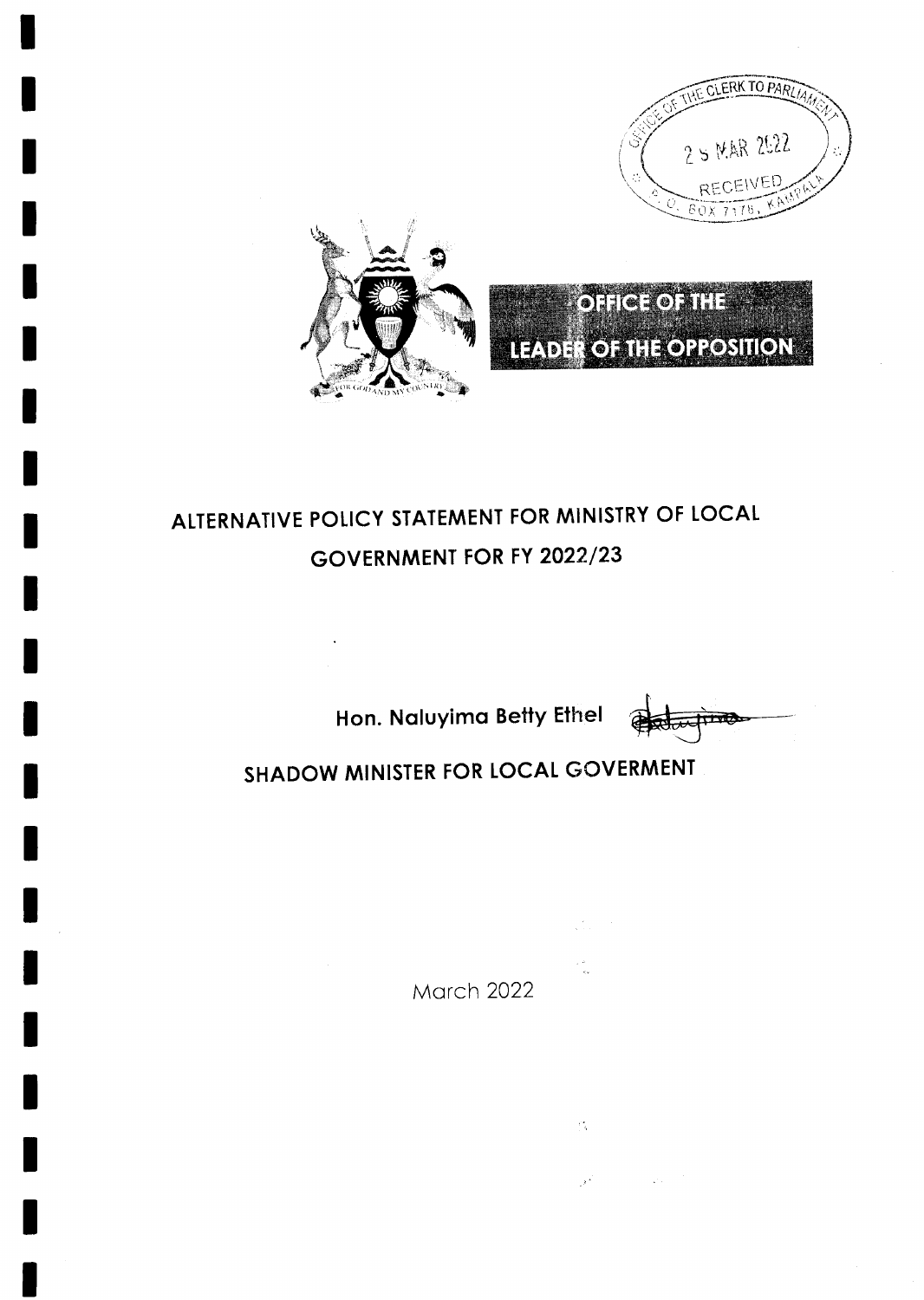# **Table of Content**

| Legal Provisions for Presenting Alternative Policy Statement 4<br>$\lfloor . \rfloor$ .                                                   |
|-------------------------------------------------------------------------------------------------------------------------------------------|
| 1.2.                                                                                                                                      |
| 1.3.                                                                                                                                      |
|                                                                                                                                           |
|                                                                                                                                           |
| 2.1.1. Overview of the Budget Allocation Trend and Projections for FY<br>2022/2023 including MoLG funds appropriated through other MDAs 6 |
| Table Shows Comparisons between FY 2021/23 and 2022/23 Budgets for                                                                        |
| Table Shows FY 2022/23 MOLG Recurrent Budget Allocations by Department                                                                    |
| 2.1.3. Analysis of Key Local Government Sector Programmes 8                                                                               |
|                                                                                                                                           |
| 2.1.5. Compliance With The Parliamentary Recommendations On The NBFP                                                                      |
|                                                                                                                                           |
| 3.                                                                                                                                        |
| 4.                                                                                                                                        |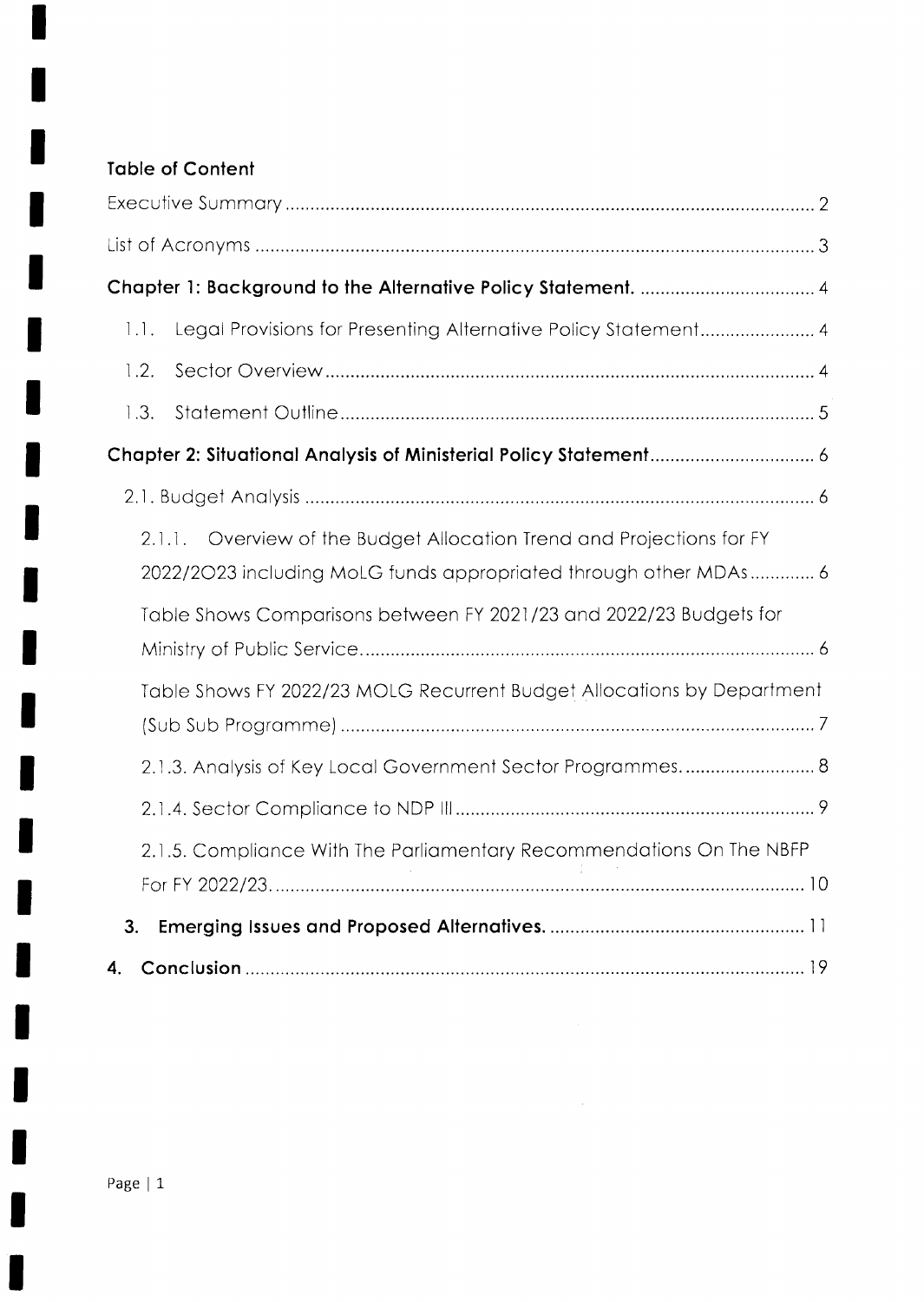### **Executive Summary**

Section 6E (2) of the Administration of Parliament (Amendment) Act, 2006 empowers Shadow Ministers to present Alternative Policy statement on the floor of Parliament. The Local Government has its programmes budgeted under Vote 011 Ministry of Local Governments, Vote 147 Local Government Finance Commission and Votes 617:601-850 Local Governments. However, Local governments (LGs) are grappling with lack of office space, rushed implementation of the Parish Development Model (PDM), declining financing of Local Governments, slow operationalization of newly established administrative structures, delays in disbursements of funds to Local Government, few approved District Development Plans (DDP), inadequate capacities of LG staffs, weak functionality of Local Government accountability structures, recentralization of functions of LGs which undermines the principles of decentralization among others. This underscores services delivery in LGs.

The Alternative Policy Statement therefore, focuses on modes of having better service delivery at Local levels. This requires, Government deepening of fiscal decentralization, harmonizing the Local Government Act, the Public Finance Management Act and Local Government Regulations. Funds that are currently appropriated to central government MDAs but are meant for LGs should be appropriated directly under the respective beneficiary LGs to ensure timely usage of the funds. Developing statutory criteria upon which creation and approve of new administrative entities should be undertaken. LGs should be aided to create appropriate Financial Systems that enable their clients to pay Local Revenues at Remote points. There is an urgent need to hall the creation and operationalization of new administrative units until the creation criteria and city law enactment legislation are finalised, Local Governments which don't submit their DDP in time should be panelised and their budgets shouldn't be approved by parliament. There is need to reduce on the number of Local Leaders in each district. Continuous capacity development is a key ingredient for the effective operations of statutory bodies of Local Government Commissions i.e LGPAC.

For Local Governments to fully achieve their mandate of guiding, monitoring, mentoring and advocating for service delivery in Local Governments, there is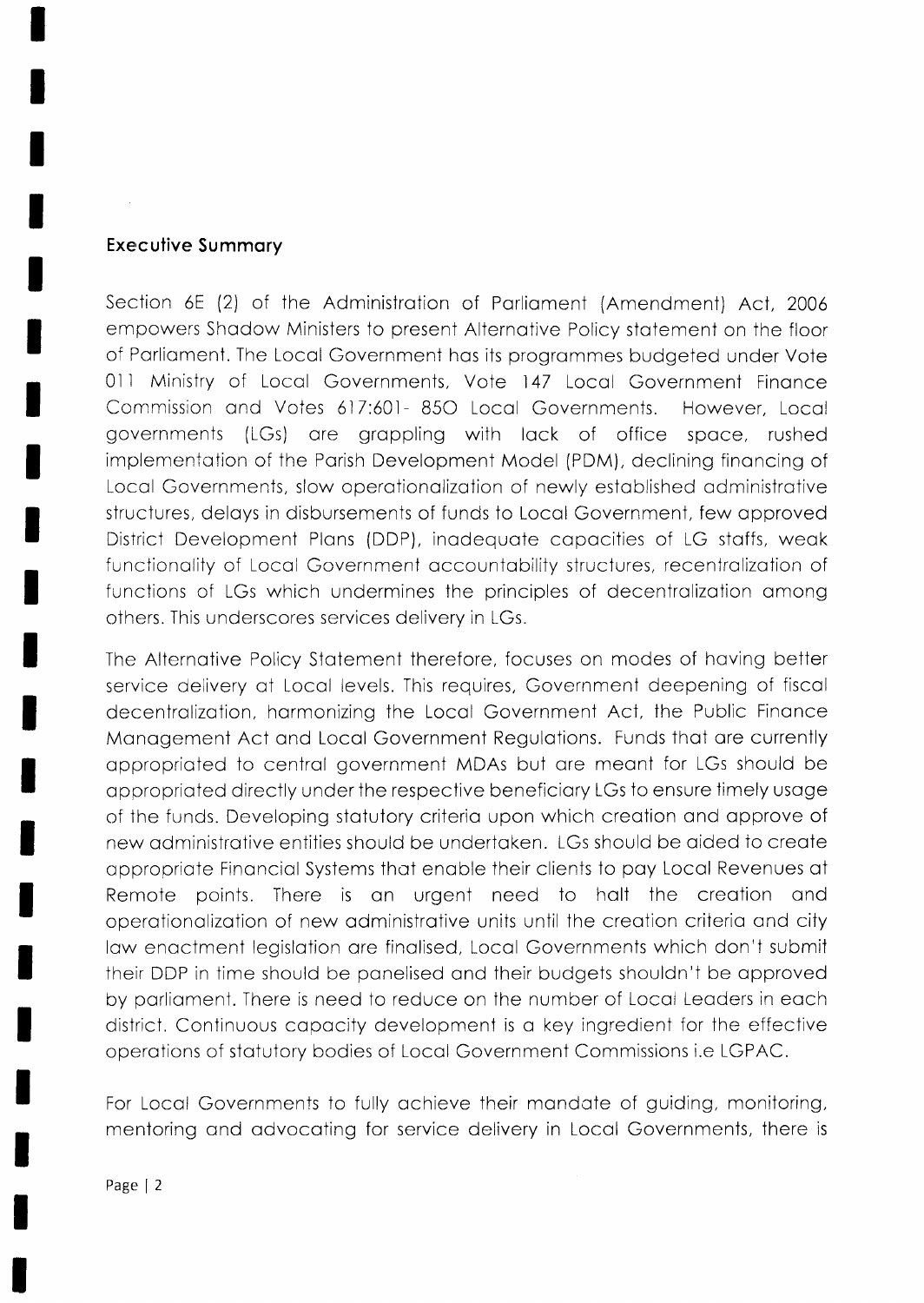need for coordinated efforts between Parliament, MDAs, the Executive and key stake holders of Civil Society, Private sector and Development Partners. It's key that this Alternative Policy statement is given attention to the issues raised.

| List of Acronyms |                                                        |
|------------------|--------------------------------------------------------|
| Bn               | <b>Billions</b>                                        |
| <b>DDP</b>       | <b>District Development Plans</b>                      |
| <b>DECs</b>      | <b>District Executive Committees</b>                   |
| <b>DLGs</b>      | <b>District Local Governments</b>                      |
| <b>DSC</b>       | <b>District Service Commissions</b>                    |
| GOU              | Government of Uganda                                   |
| <b>HR</b>        | Human Resource                                         |
| LGPAC            | Local Government Public Accounts Committee             |
| <b>LGs</b>       | Local governments                                      |
| MOFPED           | Ministry of Finance, Planning and Economic Development |
| <b>MDA</b>       | Ministries, Departments and Agencies                   |
| MoLG             | Ministry of Local Government                           |
| <b>MOPS</b>      | Ministry of Public service                             |
| <b>MTEF</b>      | Midterm Expenditure frame work                         |
| <b>NPA</b>       | National Planning Authority                            |
| <b>NBFP</b>      | National Budget Framework Paper                        |
| <b>PDM</b>       | Parish Development Model                               |
| PSC              | <b>Public Service Commission</b>                       |
| SMEs             | <b>Small Medium Enterprises</b>                        |
| UgIFT            | Uganda Intergovernmental Fiscal Transfer               |
| <b>VAT</b>       | Value Added Tax                                        |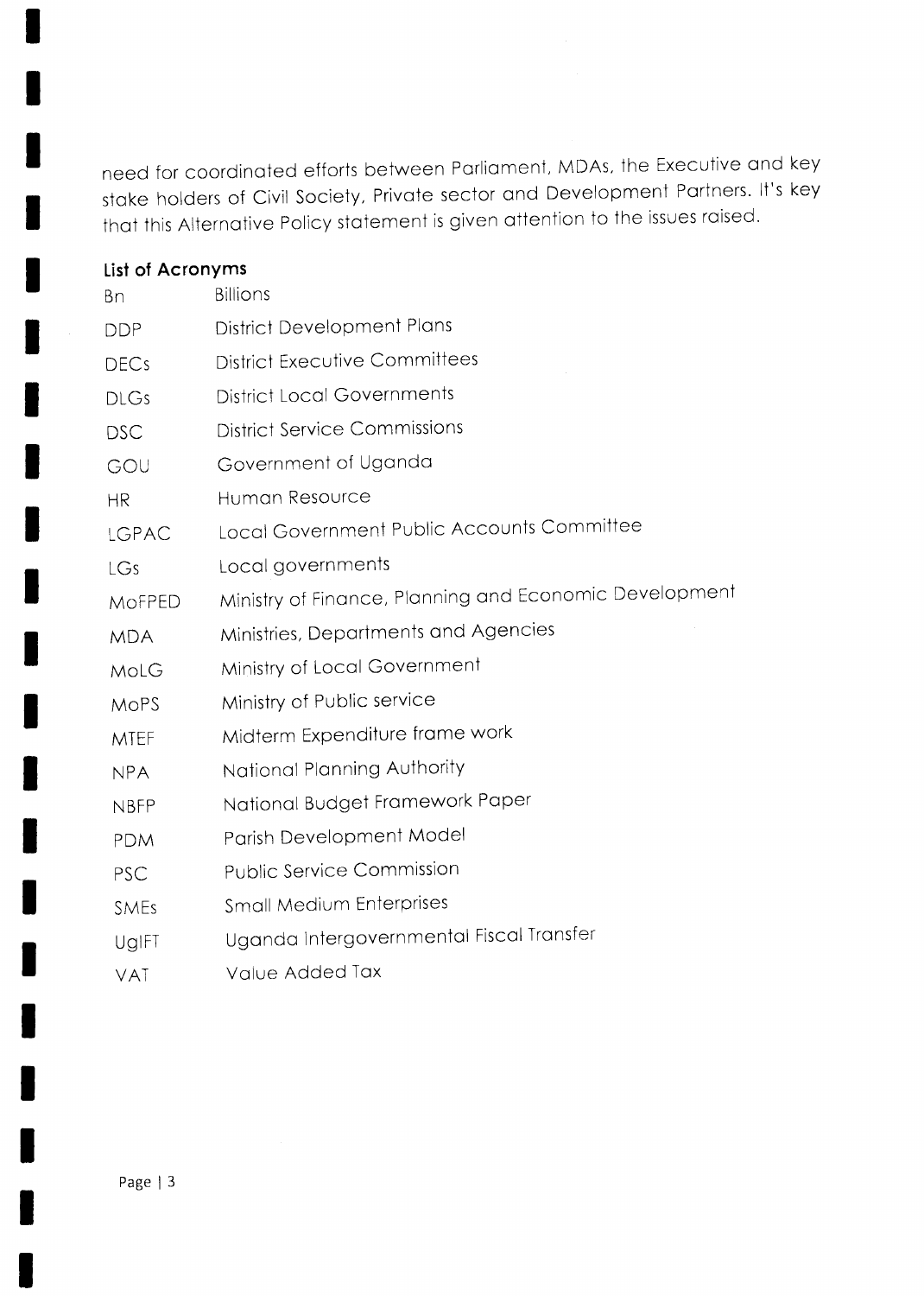# Chapter 1: Background to the Alternative Policy Statement.

#### Legal Provisions for Presenting Alternative Policy Statement  $1.1.$

Section 6E (2) of the Administration of Parliament (Amendment) Act, 2006 empowers Shadow Ministers to present Alternative Policy Statement on the floor of Parliament. Rule 147 Rules of procedure of Parliament allows Shadow Ministers to submit their Alternative Statement to Parliament by 29th day of March every year.

The Local Government has its programmes budgeted under the following votes:-

- Vote 011 Ministry of Local Governments  $\mathbf{L}$
- $\mathbb{I}$ . vote 147 Local Government Finance Commission
- $III.$ Votes 617:601-850 Local Governments

#### $1.2.$ **Sector Overview**

The Local Government is a key sector charged with Local Government administration. This is a result of the decentralization reforms undertaken by government to transfer power and responsibilities from the centre to the local levels. The sector is composed of three entities of Ministry of Public Service, Ministry of Local Governments, Public Service Commission, Local Government Finance Commission and district Local Governments. While as the Local Government Finance Commission was formed majorly to advise the president on all matters concerning revenue distribution between the government and Local Governments, this has not been achieved due factors like recentralization effects and mode of operation in the country, nature of taxes left for collection by LGs, low facilitation system of collection of Local Revenue by LG. Most local revenue collection units are performing ad hoc functions. This undermines the decentralization thrust of service delivery.

The Ministry of Local Governments which is mandated in guiding, monitoring, mentoring and advocating for service delivery in local governments. However, Local Governments (LGs) are still grappling with lack of office space, rushed implementation of the Parish Development Model (PDM), declining financing of Local Governments, slow operationalization of newly established administrative structures, delays in disbursements of funds to Local Government, few approved District Development Plans (DDP), unsustainable Local council establishments, inadequate capacities of LG staffs, weak functionality of Local Government accountability structures, recentralization of functions of LGs, among others.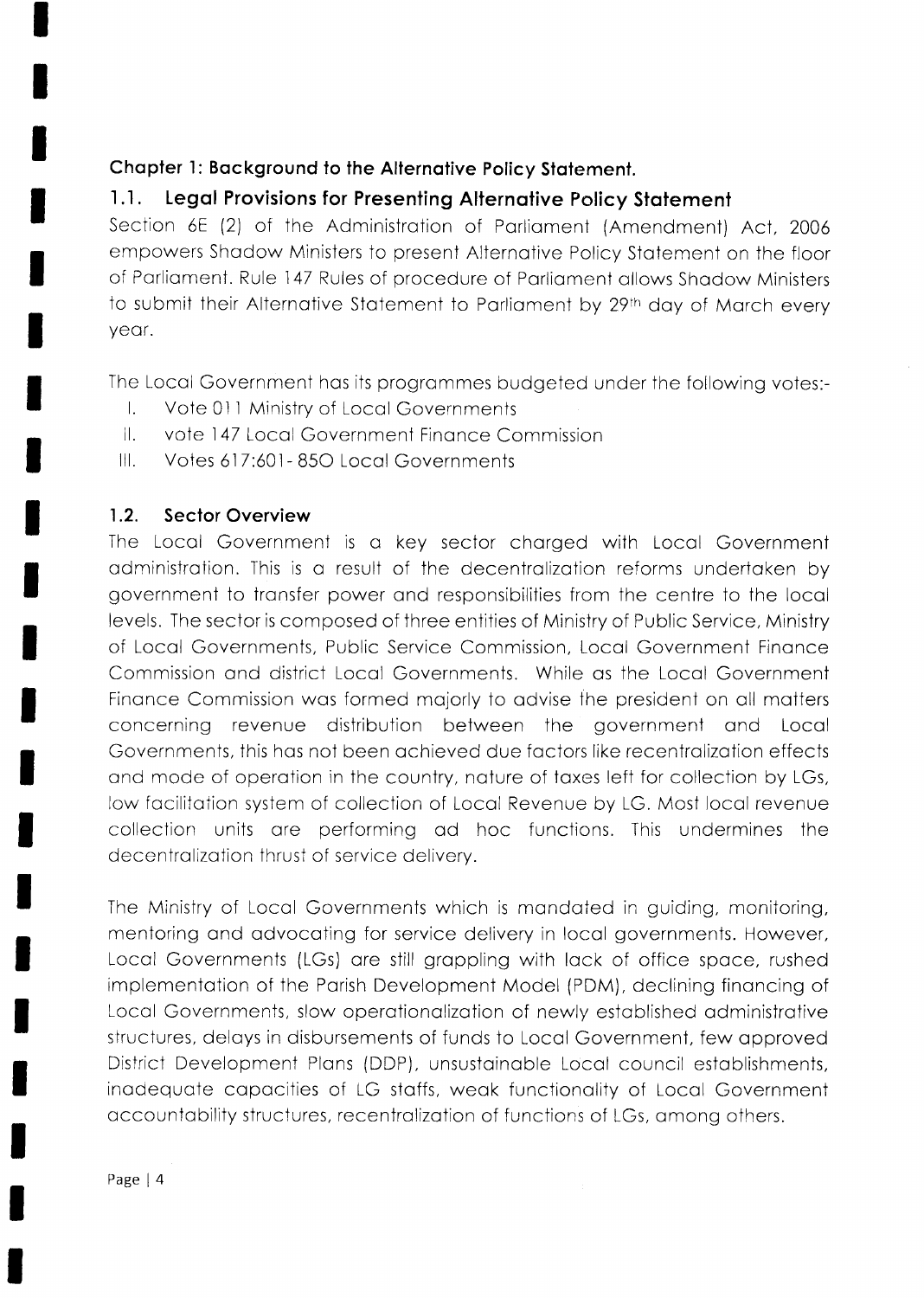### 1.3. Statement Outline

Chapter 1: This chapter provides legal provisions for the preparation of the Alternative Policy Statement by the Shadow Minister for Local Government

Chapter 2: This chapter provides analysis of the Ministerial Policy Statement for FY 2022/23

Chapter 3: This chapter provides the key emergency issues in the Local Governments in Ugondo ond Key Proposed Alternotives

Chapter 4: Summarises the Alternative Policy Statement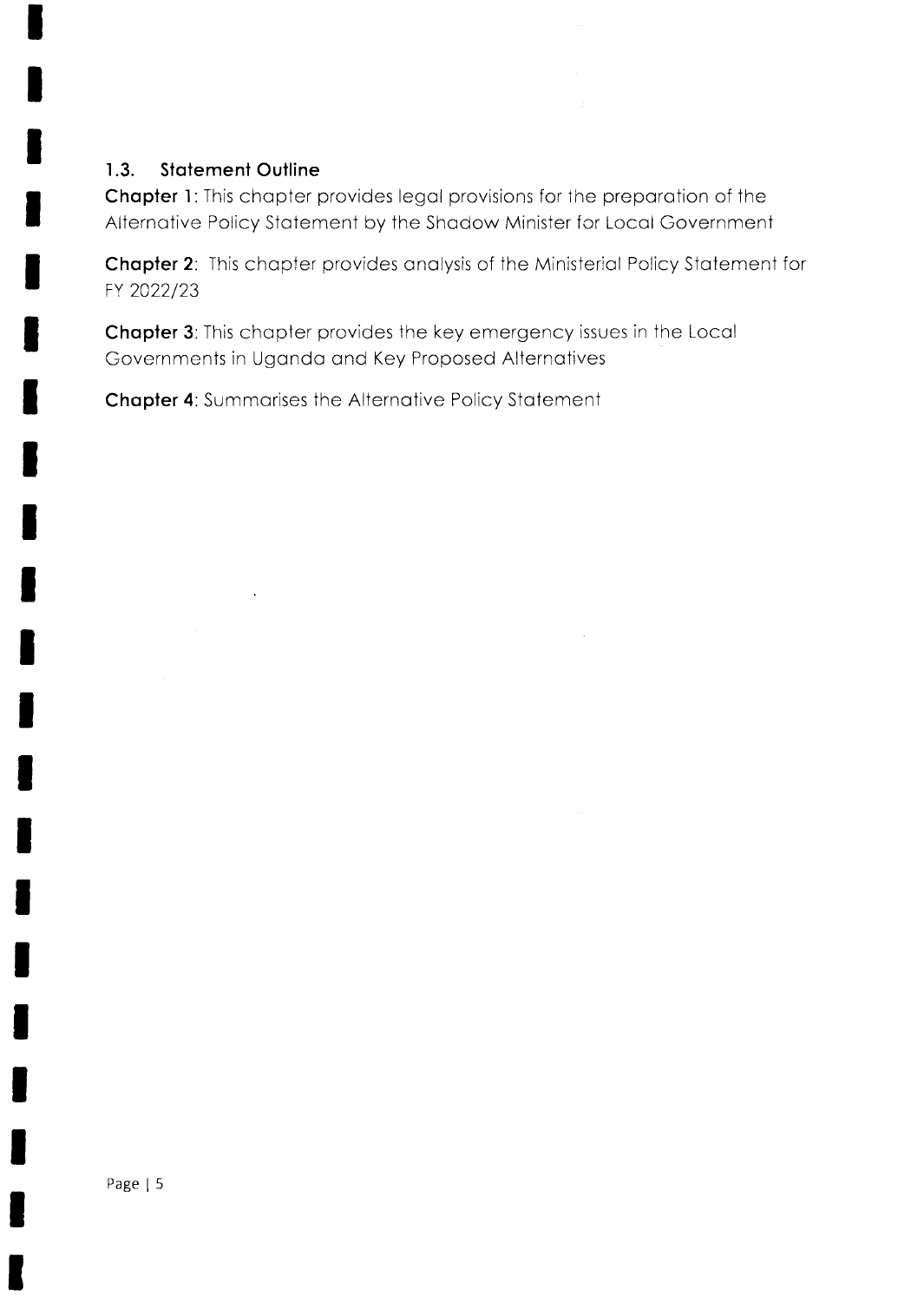# **Chapter 2: Situational Analysis of Ministerial Policy Statement**

# 2.1. Budget Analysis

#### $2.1.1.$ Overview of the Budget Allocation Trend and Projections for FY 2022/2023 including MoLG funds appropriated through other MDAs

The total resource envelope for the FY 2022/23 is projected at UGX. 43,083.2 billion, resources availed to implement planned vote interventions are as follows.

| Vote          | Entity                                 | <b>FY2022/23 (Billions)</b> |
|---------------|----------------------------------------|-----------------------------|
| Vote 01.      | Ministry of Local Governments          |                             |
| vote 147      | Local Government Finance<br>Commission |                             |
| Votes 501-850 | Local Governments                      |                             |
| Total         |                                        |                             |

# Source: MPS FY 2022/23 MoFPED

The MPS For Local government indicates that the local government sector was allocated a total of Shs. 4,659.3Bn but actual addition of the 3 Votes indicates a total budget of Shs. 4,664.27Bn for the sector.

# Table Shows Comparisons between FY 2021/23 and 2022/23 Budgets for Ministry of Public Service.

| ltem                      | FY 2021/22 | FY 2022/23 Draft Estimates | Change    |
|---------------------------|------------|----------------------------|-----------|
|                           | Approved   |                            |           |
| Wage                      | 23.728     | 23.7                       | -N N28    |
| Non-wange                 | 11.766     |                            | $-1.766$  |
| Development               | 21.614     | 12 8                       | $-8.814$  |
| (Domestic)                |            |                            |           |
| <b>External Financing</b> | 129.574    | 84.8                       | $-44.774$ |
| Total                     | 188.974    | 31.35                      | $-57.624$ |

# Source: MPS FY 2022/23

There is a total reduction in the allocation of funds for the Ministry of Public Service in wages, non-wages, development expenditure both Domestic and external financing from FY 2021/22 to FY 2022/23. Only Shs. 12.8bn has been allocated towards development expenditure compared to shs. 33.7 bn for recurrent expenditure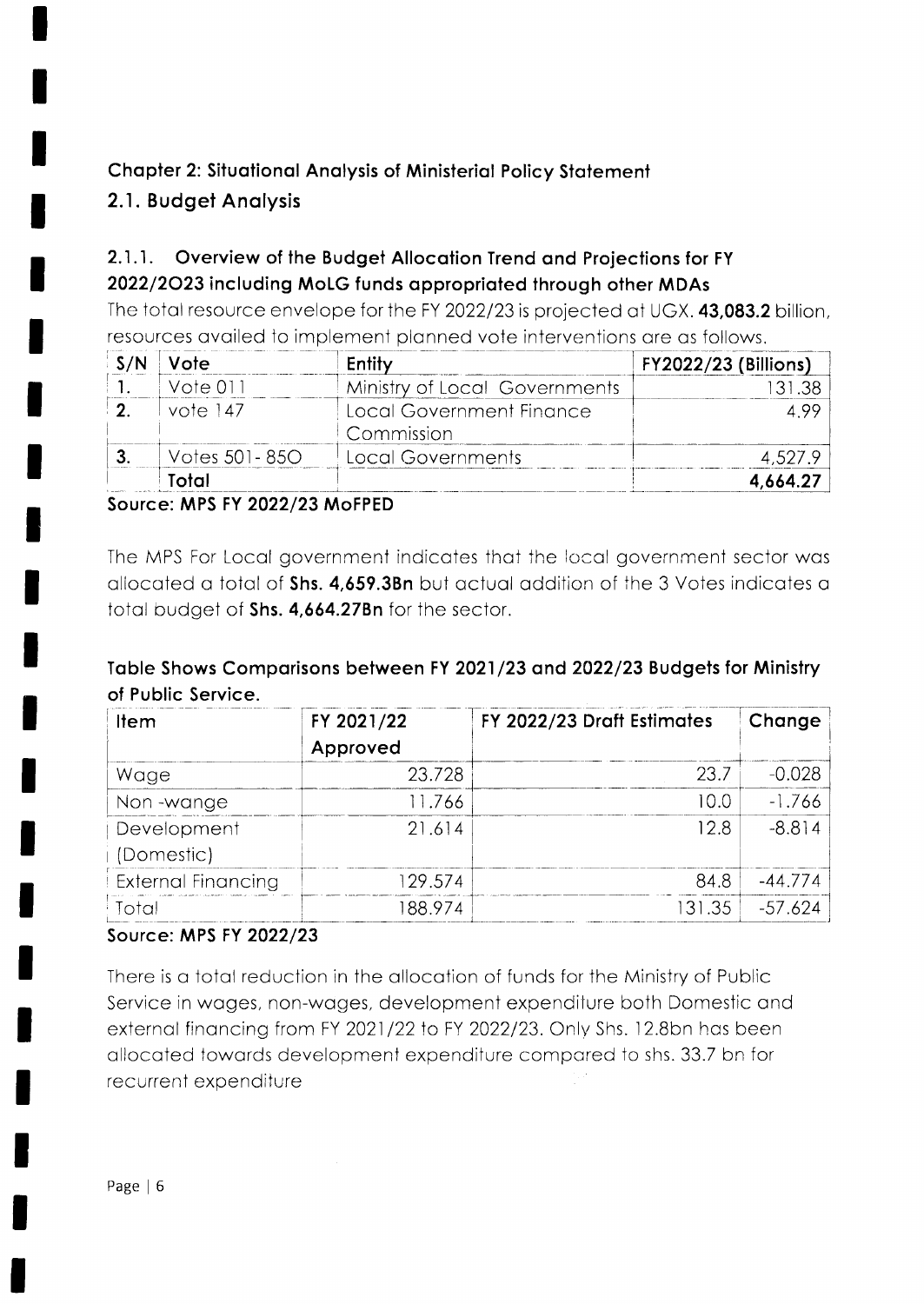# Table Shows FY 2022/23 MOLG Recurrent Budget Allocations by Department (Sub Sub Programme)

| Sub Sub Program Name                                                                                                                                | Wage           | Non Wage       |
|-----------------------------------------------------------------------------------------------------------------------------------------------------|----------------|----------------|
| <b>District Administration Department</b>                                                                                                           | 20,539,752,158 | 431.613.301    |
| Local Councils Development Department                                                                                                               | 283,000,000    | 190,755,319    |
| Local Economic Development Department                                                                                                               | 120,000,000    | 279,128.559    |
| Procurement Inspection and Coordination                                                                                                             | 30.000,000     | 90.717.305     |
| Urban Administration Department                                                                                                                     | 1,111.000.000  | 378,767.457    |
| <b>District Inspection Department</b>                                                                                                               | 337,000,000    | 298.174.197    |
| <b>LGs Inspection and Coordination</b>                                                                                                              | 47,000,000     | 77,492,785     |
| Urban Inspection Department                                                                                                                         | 225,000,000    | 208.248.311    |
| Finance and Administration                                                                                                                          | 661.000.000    | 2.706.806.907  |
| Human Resource Department                                                                                                                           | 173.634.680    | 4.971.080,268  |
| Internal Audit unit                                                                                                                                 | 45,000,000     | 101.339.284    |
| Policy & Planning Department                                                                                                                        | 156.000,000    | 291.827,790    |
| <b>TOTAL</b>                                                                                                                                        | 23,728,386,838 | 10,025,951,484 |
| * Non-Wage Budget for Finance and Administration includes Rent of UGX 2.0Bn<br>**Non-Wage Budget for Human Resource Management includes Pension and |                |                |

gratuity Budget of UGX4.7BN

### Source: MPS FY 2022/23

Over Shs. 20,539,752,158 has been allocated to District Administration as wage compared to 47,000,000 wage for Local government inspections and coordination.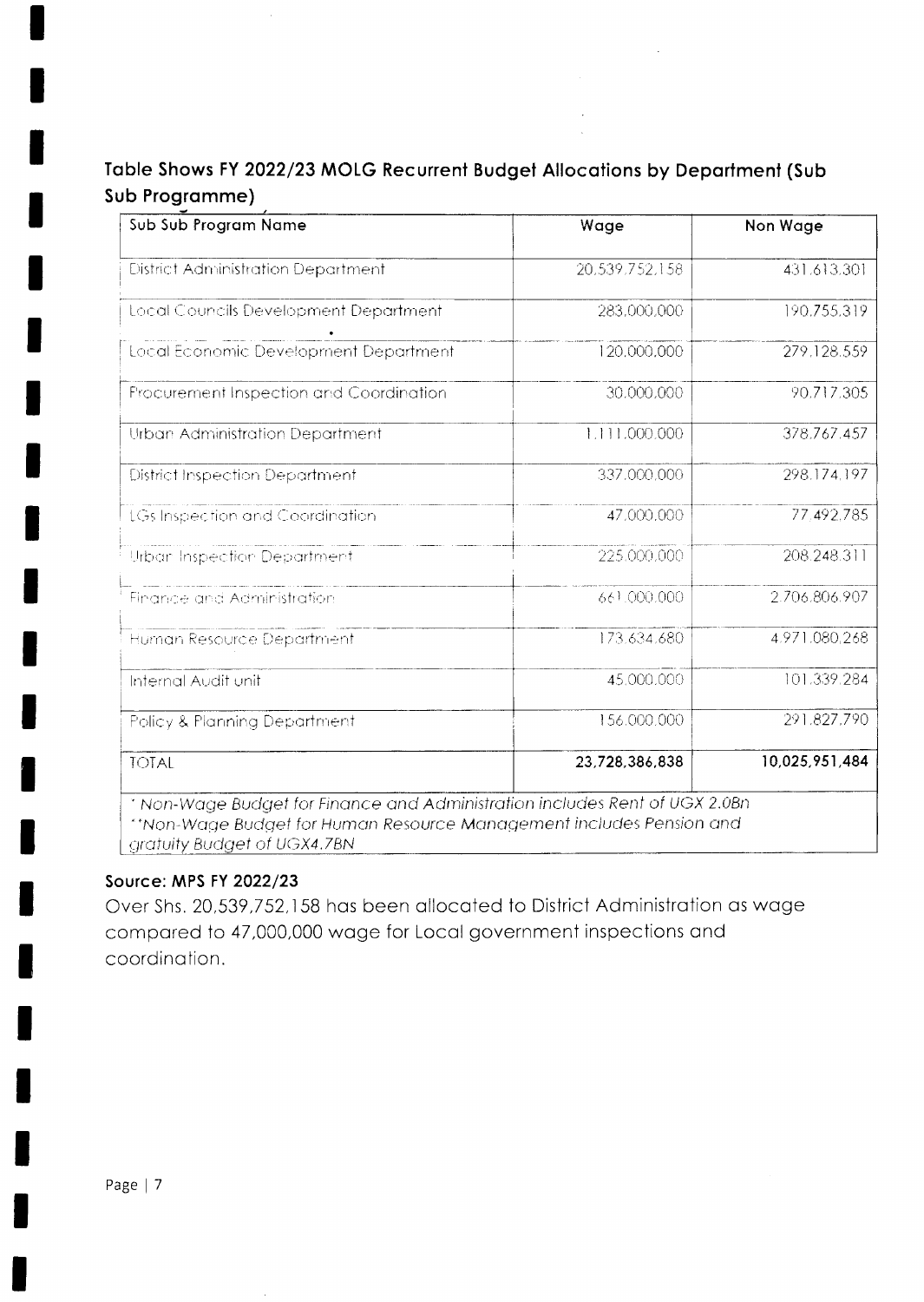| s/n | Programme                                                                                 | Sub programmes                                                                                                                                                                                                                             | Entity                                                 | <b>Budget</b><br><b>FY</b><br>2022/23<br>(billions) |
|-----|-------------------------------------------------------------------------------------------|--------------------------------------------------------------------------------------------------------------------------------------------------------------------------------------------------------------------------------------------|--------------------------------------------------------|-----------------------------------------------------|
| 1.  | <b>Public Sector</b><br>Transformation                                                    | Strengthening Accountability<br>Government Structures and Systems                                                                                                                                                                          | Ministry Of Local<br>Government                        | 10.949                                              |
|     |                                                                                           | Human Resource Management<br>$\overline{\phantom{a}}$<br>Decentralization and Local Economic<br>Development                                                                                                                                | <b>Local Government</b><br>Finance<br>Commission(LGFC) | 4.000                                               |
| 2.  | <b>Regional Balanced</b><br>Development                                                   | Production and productivity<br>Infrastructure Development<br>Capacity Building of Leaders                                                                                                                                                  | Ministry of Local<br>Government                        | 62.364                                              |
| 3.1 | Agro-Industrialisation                                                                    | Institutional Strengthening and<br>Coordination                                                                                                                                                                                            | Ministry of Local<br>Government                        | 13.275                                              |
|     |                                                                                           | Agricultural Production and<br>Productivity<br>Storage, Agro-Processing and Value<br>addition<br>Agricultural Market Access and<br>Competitiveness                                                                                         | <b>Local Governments</b><br>$\Omega$                   | 356.692                                             |
| 4.1 | <b>Integrated Transport</b><br>Infrastructure And<br><b>Services</b>                      | <b>Transport Regulation</b><br>$\overline{\phantom{a}}$<br>Land Use and Transport Planning<br>$\bar{\phantom{a}}$<br>Transport Infrastructure and Services<br>$\overline{\phantom{a}}$<br>Development<br><b>Transport Asset Management</b> | 609 Local<br>Governments 09                            | 45.221                                              |
| 5.  | Development Plan<br>Implementation                                                        | Development Planning, Research,<br><b>Evaluation and Statistics</b><br>Resource Mobilization and Budgeting<br>Oversight, Implementation,<br>Coordination and Monitoring<br>Accountability Systems and Service<br>$\bar{~}$<br>Delivery     | 011 Ministry of Local<br>Government                    | 0.613                                               |
| 6.  | Climate Change,<br>Natural Resource.<br><b>Environment And</b><br><b>Water Management</b> | Local Government Administration and<br>Development                                                                                                                                                                                         | 011 Ministry of Local<br>Government                    | 0.3                                                 |
|     | 7. Private Sector<br>Development                                                          | <b>Enabling Environment</b><br>Strengthening Private Sector<br>Institutional and Organizational<br>Capacity                                                                                                                                | 607 Local<br>Governments 07                            | 2.232                                               |
| 8.  | Sustainable<br>Urbanisation                                                               | Physical Planning and Urbanization;<br><b>Housing Development</b><br><b>Institutional Coordination</b><br>÷.                                                                                                                               | 011 Ministry of Local<br>Government                    | 1.429                                               |
| 9.  | Community<br>Mobilization                                                                 | Community sensitization and<br>$\blacksquare$<br>empowerment<br>Strengthening institutional support<br>Civic Education & Mind set change                                                                                                   | 615 Local<br>Governments 15                            | 7.755                                               |

# 2.1.3. Analysis of Key Local Government Sector Programmes.

Source: MoFPED

 $\label{eq:2} \begin{split} \mathcal{L}_{\text{max}}(\mathbf{r}) = \frac{1}{2} \mathcal{L}_{\text{max}}(\mathbf{r}) \,, \end{split}$ 

 $\sim$ 

Page | 8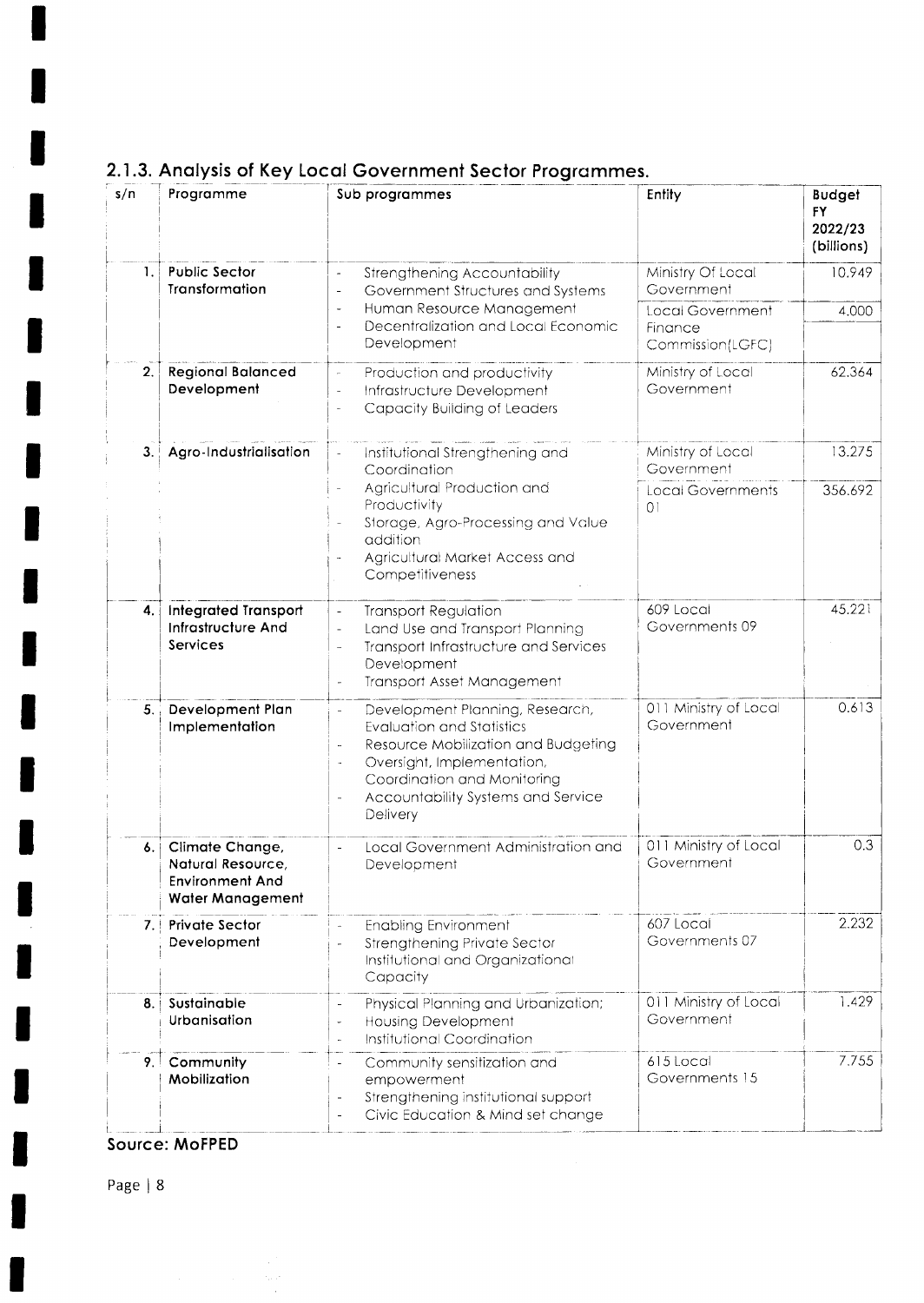# 2.1.4. Sector Compliance to NDP III

 $\langle \hat{p}^{\dagger}_{\mu} \rangle$ 

| s/n | Programme                                                                              | Sub programmes                                                                                                                                                                                                                  | <b>NDPill</b>       | <b>Budget</b><br>FY 2022/23<br>(billions) |
|-----|----------------------------------------------------------------------------------------|---------------------------------------------------------------------------------------------------------------------------------------------------------------------------------------------------------------------------------|---------------------|-------------------------------------------|
|     | 10. Public Sector<br>Transformation                                                    | Strengthening Accountability<br>$\frac{1}{2}$<br>Government Structures and Systems<br>Human Resource Management<br>Decentralization and Local Economic<br>Development                                                           | Not<br>indicated    | 32.553<br>10.949<br>4.000                 |
|     | 11. Regional Balanced<br>Development                                                   | Production and productivity<br>Infrastructure Development<br>ä,<br>Capacity Building of Leaders                                                                                                                                 | $615.5 + 83$<br>7.6 | 62.364                                    |
|     | 12. Agro-Industrialisation                                                             | Institutional Strengthening and<br>à,<br>Coordination<br>Agricultural Production and Productivity<br>Storage, Agro-Processing and Value<br>addition<br>Agricultural Market Access and<br>Competitiveness                        | 50                  | 13.275<br>356.692                         |
| 13. | <b>Integrated Transport</b><br>Infrastructure And<br>Services                          | <b>Transport Regulation</b><br>$\overline{\phantom{a}}$<br>Land Use and Transport Planning<br>$\frac{1}{2}$<br>Transport Infrastructure and Services<br>Development<br>Transport Asset Management                               | 2,384.47            | 45.221                                    |
|     | 14. Development Plan<br>Implementation                                                 | Development Planning, Research,<br>ä,<br><b>Evaluation and Statistics</b><br>Resource Mobilization and Budgeting<br>Oversight, Implementation, Coordination<br>and Monitoring<br>Accountability Systems and Service<br>Delivery | 200.1               | 0.613                                     |
|     | 15. Climate Change,<br>Natural Resource,<br><b>Environment And Water</b><br>Management | Local Government Administration and<br>Development                                                                                                                                                                              | Not<br>indicated    | 0.3                                       |
|     | 16. Private Sector<br>Development                                                      | <b>Enabling Environment</b><br>Strengthening Private Sector Institutional<br>$\overline{a}$<br>and Organizational Capacity                                                                                                      | 0.99                | 2.232                                     |
|     | 17. Sustainable<br>Urbanisation                                                        | Physical Planning and Urbanization;<br><b>Housing Development</b><br>$\overline{\phantom{a}}$<br>Institutional Coordination<br>$\overline{\phantom{a}}$                                                                         | Not<br>indicated    | 1.429                                     |
| 18. | Community<br>Mobilization                                                              | Community sensitization and<br>$\overline{\phantom{a}}$<br>empowerment<br>Strengthening institutional support<br>Civic Education & Mind set change                                                                              | $0.60 + 33.4$       | 7.755                                     |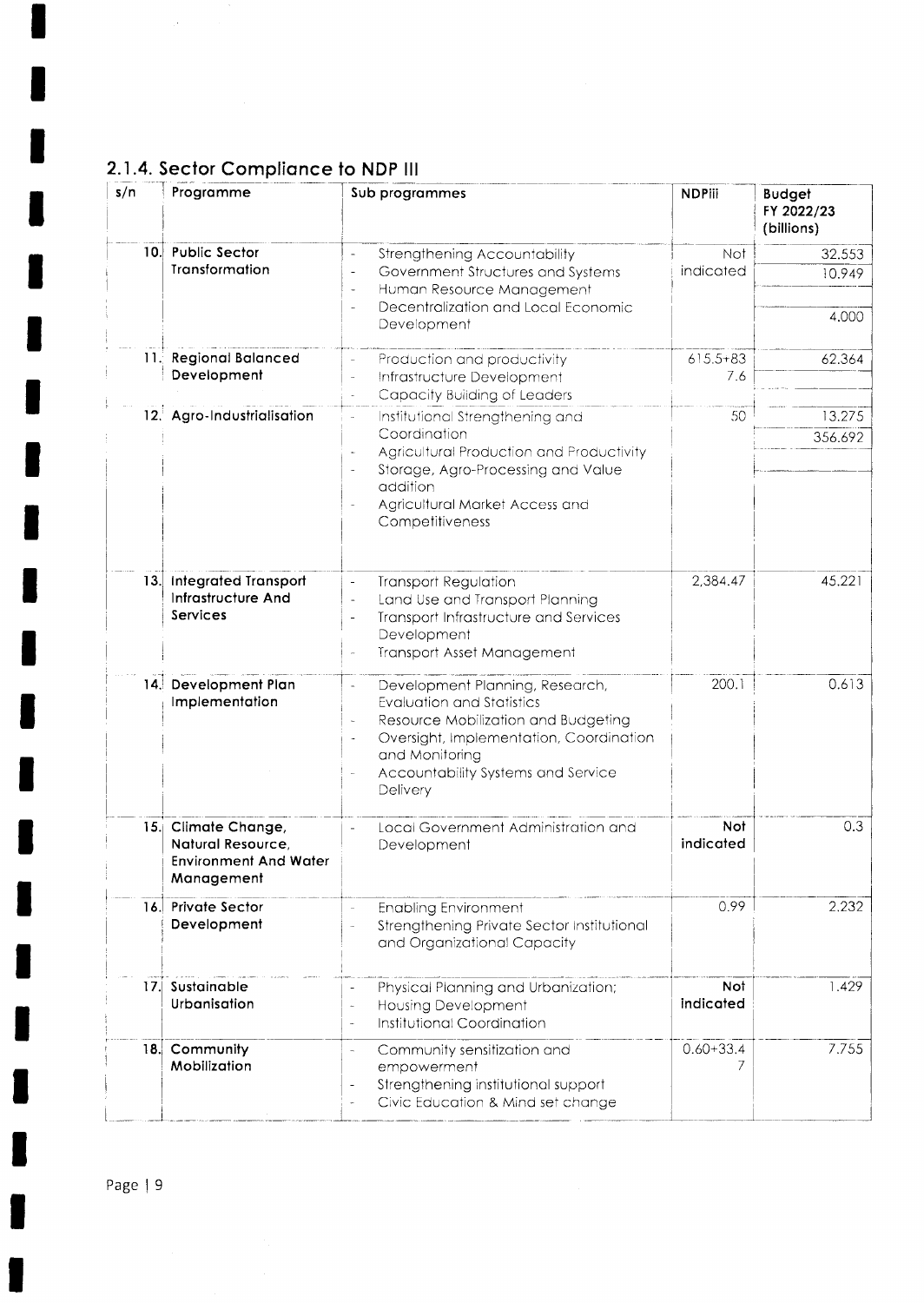# 2.1.5. Complionce With The Porliomentory Recommendotions On The NBFP For FY 2022/23.

- o) The gender constituencies identified need to be broodened to oddress ospects such os employment imbolonces/inequolities omong others where EOC shoulder consider exponding its scope of work to include Locol Governments.
- b) For full implementotion of the Porish Development Model. Government should integrote ond moin streom the PDM in oll MDA strotegic plons, budgets ond work plons. There is need to review the odministrotive structure of the Porish to minimise operotionol Expenses ond to ovoid duplicotion os government is moving towords rotionolisotion of government ogencies.
- c) The conrmittee recommended ihot Government provides Shs. l20 bn for the construction of office blocks for the newly creoted town councils, sub counties and parishes.
- d) Committee recommended thot government should ollocote Shs. 120 bn to the ministry of locol government to coter for the induction of councillors in 177 districts/municipalities/cities.
- e) The commiitee recommended thot government ollocotes Shs 34 bn for remunerations of political leaders in respective local governments.
- f) Ministry of local government should provide detailed information on all Locol Governments in the NBFP to help identify the criticol needs of the Locol Governments during the budget process.
- g) For proper implementotion of Government progrommes, funds should be directly channelled through local government votes for FY 2021/2022.
- h) The committee proposes 15% allocation of the national budget to local governments.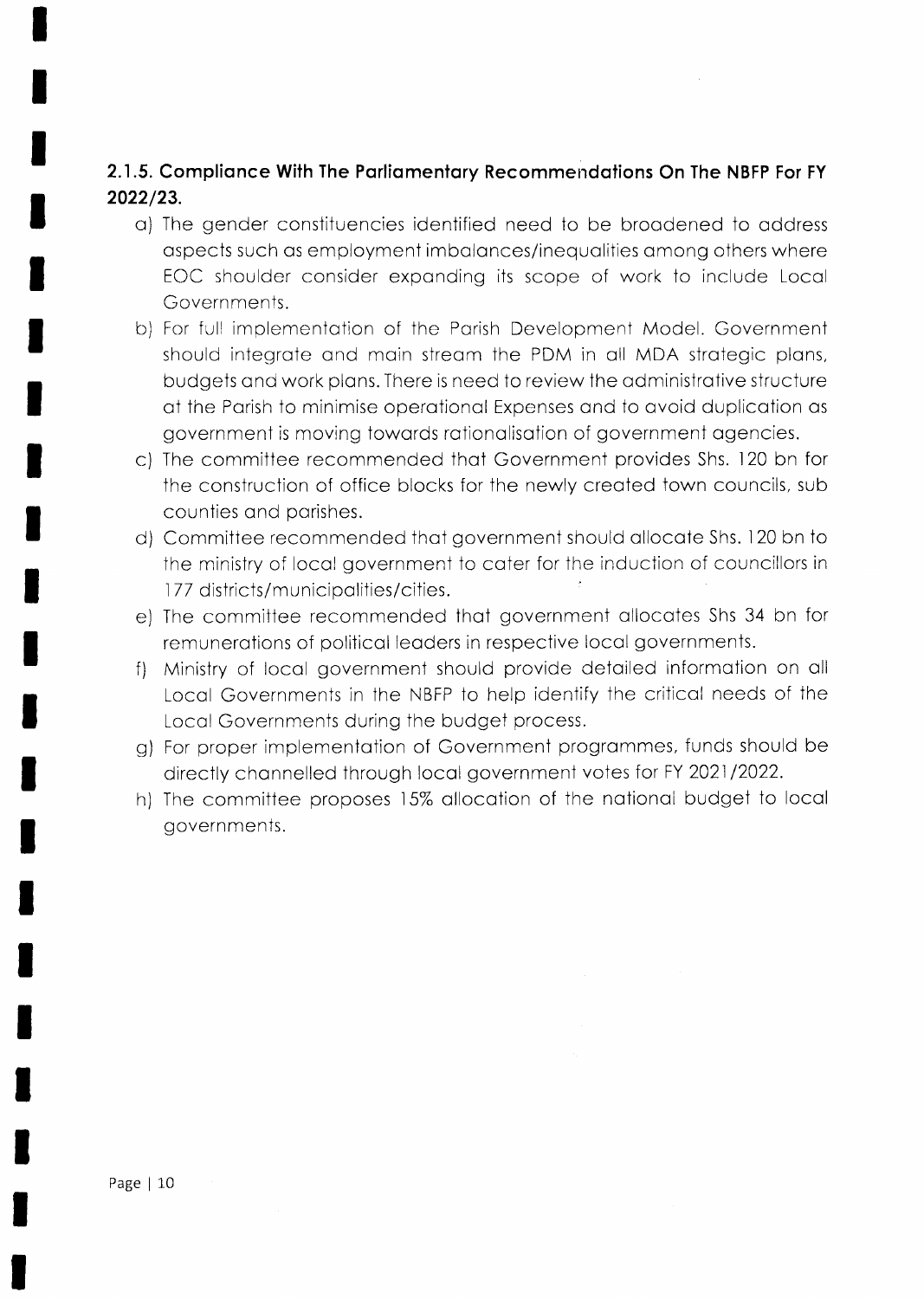#### 3. Emerging Issues and Proposed Alternatives.

#### i. Inadequate LG Financing

Over the recent years LG transfers from central government have been on a decline. According to the FY2022/23 NBFP LG financing is projected to reduce by UGX 446.46 Bn (9.75%) from UGX 4,577.56 Bn in FY 2021/22 to UGX 4,131.10 Bn in FY2022/23. The decline in resources budgeted for LG programs can largely be attributed to re-centralization of functions and resources which are supposed to be a mandate of LGs. Re-centralization of financing for instance through the UGIFT program and hybrid procurement has been found to cause unnecessary delays and also cause ambiguity in accountability responsibility. According to Ministry of Local Government, over 80,337,176,025 UGIFT unspent balances was returned by local governments at the close of last financial year. These funds were meant for construction of seed secondary schools and health centres.

Discretionary Devt equalization grant-DDEG) available to LGs has been removed. Equalisation grant is the money to be paid to local governments for giving subsidies or making special provisions for the least developed districts; and shall be based on the degree to which a local government unit is lagging behind the national average standard for a particular service."



### **Total Allocation to Local Governments**

# Source: NBFP FY 2021/22-FY 2022/23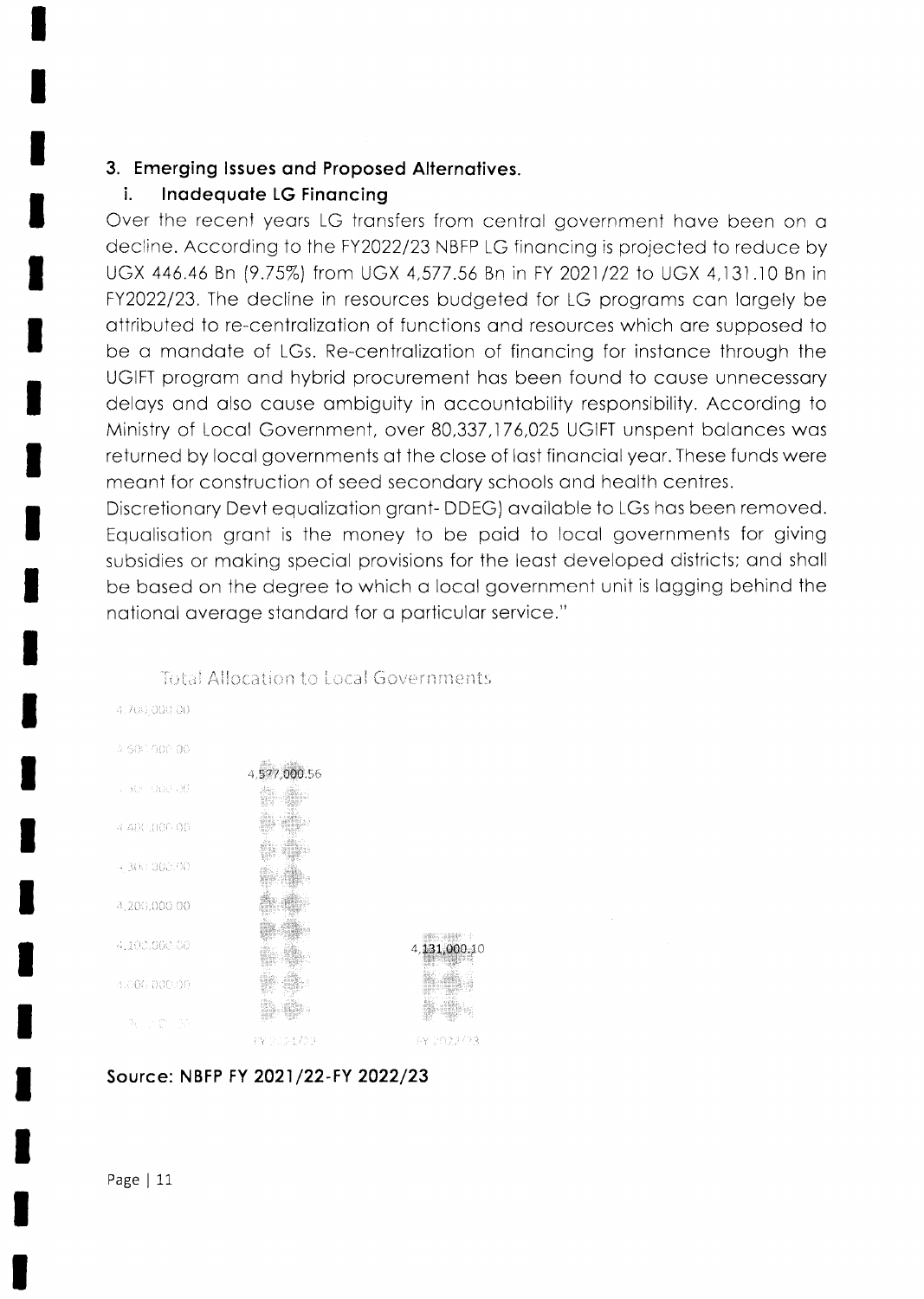### **Alternative Proposition**

Government should deepen fiscal decentralisation<sup>1</sup> through increasing the proportion of resources allocated to Local Governments. The funds that are currently appropriated to central government MDAs but are meant for LGs should be appropriated directly under the respective beneficiary LGs to ensure timely usage of the funds. Tax collection units should be established in all local councils to reduce on the high number of ad hoc tax collection units to enable increases on local revenue collections. There is need to transform informal sector businesses like SMEs to formal sector at district levels through enforcing compulsory registration and licensing of businesses. This will increase the tax base of local revenue in local governments and boost revenue collections in the long run for self-sustainability of local districts. Government should re-engage in the decentralisation discourse critically, given its critical role in empowering LGs in decision making and promoting inclusive planning

#### ii. Undermining the Principle of Decentralization.

Article 176, (2b) of the Constitution of the Republic of Uganda (1995 as amended) adopts decentralization as the principle applying to all levels of Local Government and, in particular, from higher to Lower Local Government units to ensure peoples' participation and democratic control in decision making<sup>2</sup>. However, Local Governments have remained subservient to Central Government thereby undermining the thrust of Decentralization. Having most of the local activities like recruitment, awarding of contracts performed by Central Government and the remittance of local revenue to the consolidated fund undermines service delivery at local level and the pursuit for Decentralization. This retards the LGs from effecting their strategic plans and objectives thus undermining development. Such functions are witnessed as many Residence District Commissioners take over powers of the politically elected leaders like District Chairpersons who are mandated to be political heads of the Districts as per Article 183. (1)(a) of the constitution of Uganda.

The Public Finance Management Act (PFMA), 2015, in some respects curtails the powers of the Local Governments enshrined in the Fourth Schedule of the Local Governments Act. The act took away powers of LGs to approve viaments (section

<sup>&</sup>lt;sup>1</sup> World Bank, 2021. Decentralisation and Subnational Economics.

http://www1.worldbank.org/publicsector/decentralization/fiscal.htm last accessed 25th Feb 2022

<sup>&</sup>lt;sup>2</sup> Local Government, 2020. Local Government development planning guidelines.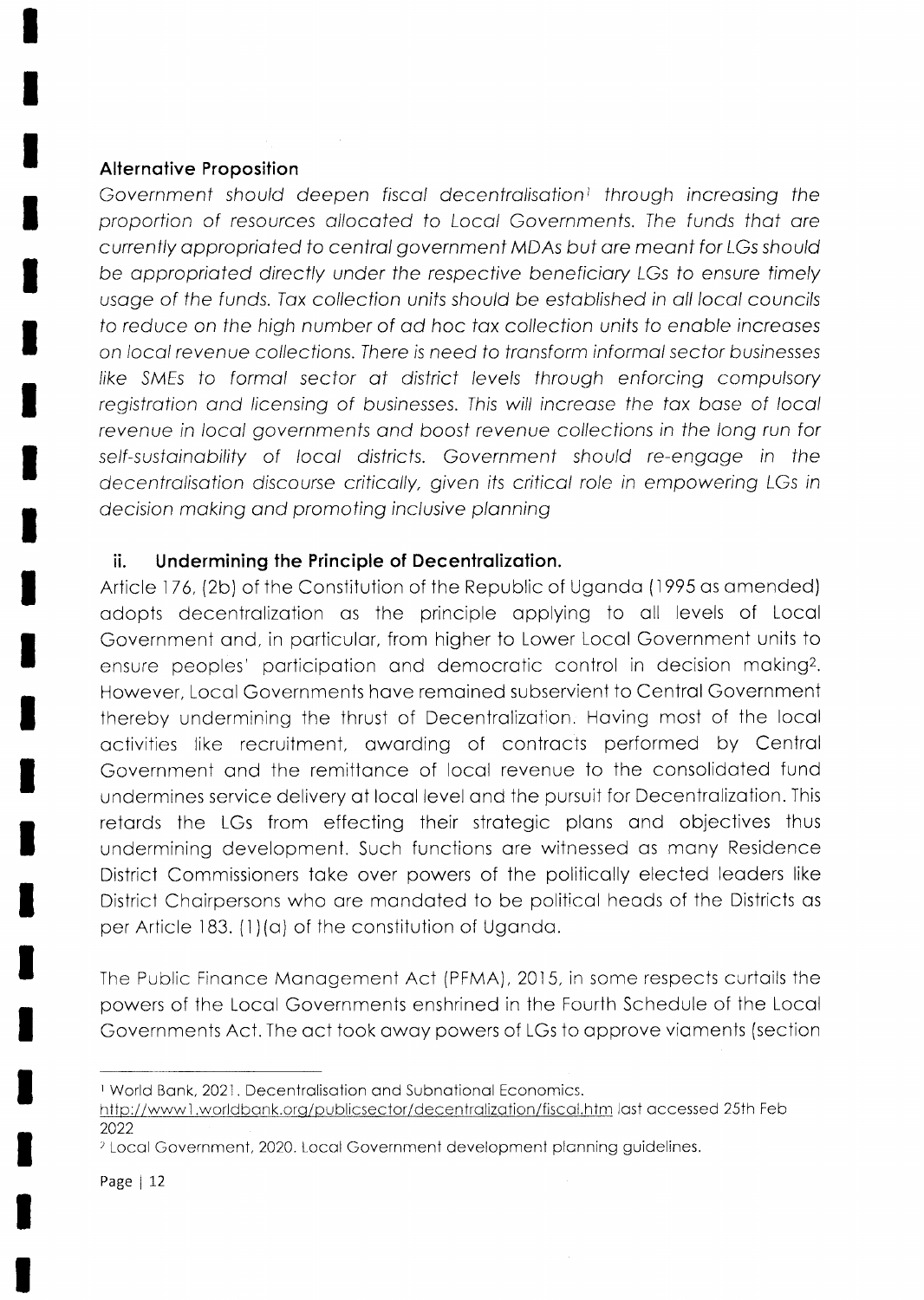22), supplementary budgets and re-allocations and vested this power to the Minister of finance. This, therefore, undermines the budgeting and planning powers bestowed on LGs by article 176 of the Constitution of Uganda; this also means that approvals by Councils and District Executive Committees (DECs) are inconsequential given that the minister can reject what these structures have approved.

# **Alternative Proposition**

Harmonize the Local Governments Act, the Public Finance Management Act and the Local Governments (Financial and Accounting) Regulations, 2007.

#### iii. Unpreparedness for Operationalization of Newly Established Administrative Structures.

Unlike Kampala Capita City Authority which is regulated under the Kampala Capital City Act, the newly created cities of Arua, Mbarara, Gulu, Jinja, Fort portal, Mbale, Masaka, Soroti, Hoima and Lira (with Moroto, Nakasongola, Entebbe, Kabale, Wakiso to be operationalised in FY2022/23) lack an enabling framework to guide their operations. Although Section 4 of the Local Government act equates a City to a District, a presumption that cities operate as districts. The slow commencement of the full operationalization of Cities retards Development.

For FY 2022/23 Government has prioritised funding worth Ugx 60.60 billion for operationalization of the newly created cities and Ugx 88.08 Bn<sup>3</sup> for operationalisation of the newly created Town councils and Sub counties. The operation of these newly administrative structures in Cities and Town councils remains a costly undertaking in terms of infrastructures and administrative operations like staff salaries and equipment. Some of the newly established administrative structures lack offices and continue to operate in the mother structures which breeds conflict.

# **Alternative Proposition**

Parliament through Local Governments should develop statutory criteria upon which creation and approve of new administrative entities should be undertaken basing on benchmarks in terms of revenue collection, population among others. I.e. for a Municipal Council to be uplifted to the level of city, it should be able to collect a given amount of local funds for a given period of time. There is an urgent

<sup>&</sup>lt;sup>3</sup> MoFPED, 2022. National Budget Frame Work Paper FY 2022-23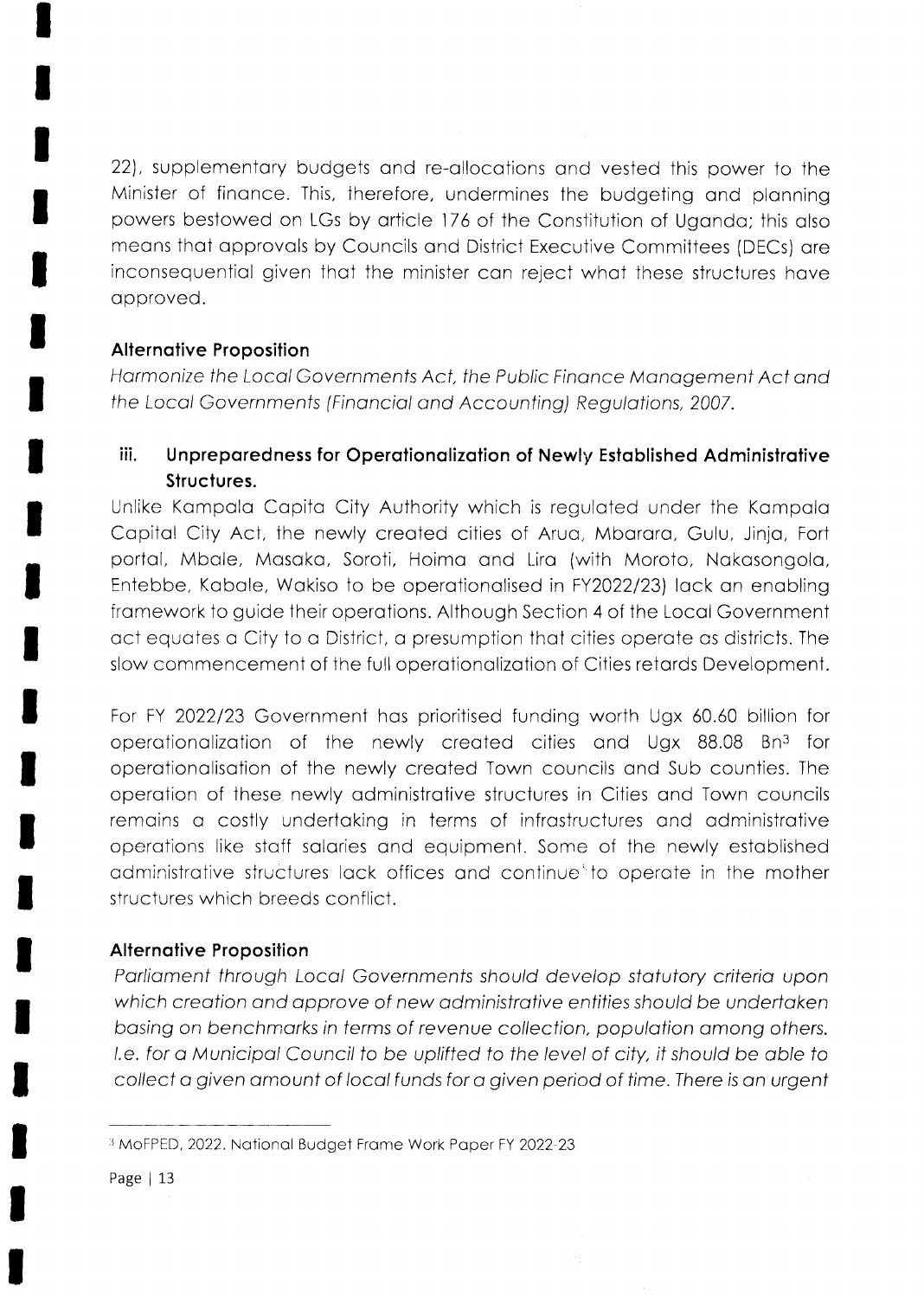need to halt the creation and operationalization of new administrative units until the creation criteria and city law enactment legislation are finalised.

 $\sim$   $\alpha$ 

#### Delayed Disbursement of Funds To Local Governments İΥ.

 $\mathcal{L}^{(2)}(\mathbb{R})$ 

Transfers from Central Government make up the largest proportion of Local Government Revenues. For all government entities including local governments the funds received as transfers from central government are supposed to be spent by close of the financial year on 30th June or else the unspent funds are remitted back to the consolidated funds. However, over the years local governments are denied the opportunity to spend some of the budgeted for funds as they are sent towards the close of the financial year.

For instance, according to OAG report FY2020/214, Budget support for USMID, MoFPED disbursed UGX.22.143Bn to MoLG for subsequent transfer to the various Local Governments. The MoLG transferred the funds to the LGs very late, Only UGX9.4Bn (43%) was transferred to the various Local Governments in the last two weeks of June 2021. Additionally, the MoLG disbursed UGX.6.79Bn to 125 Local Governments as start-up funds however in some cases it was disbursed to LGs as late as 29th June 2021. Delayed disbursements could be the reason why despite the low funding, LGs have continuously failed to absorb the little funds extended to them, Delayed disbursement of funds implies that the beneficiary Local Governments are deprived of time to implement planned activities. Some funds for Local governments are appropriated in other MDA Votes.

### **Alternative Proposition**

MoFPED should always ensure follow up with relevant MDAs to ensure that funds disbursed through them to LG are subsequently released in a timely manner or failure to do so penalties should be imposed. MoLG and Local government Finance commission (LGFC) should strengthen its role of Coordination of financing between the Ministries, Departments, Agencies; and the LGs. Accounting officers of MDAs who delay to disburse Local Government funds received without a reasonable explanation should be penalised.

<sup>4</sup> OAG, 2022. Annual report of the Auditor General to Parliament for the FY ended 30 June 2021